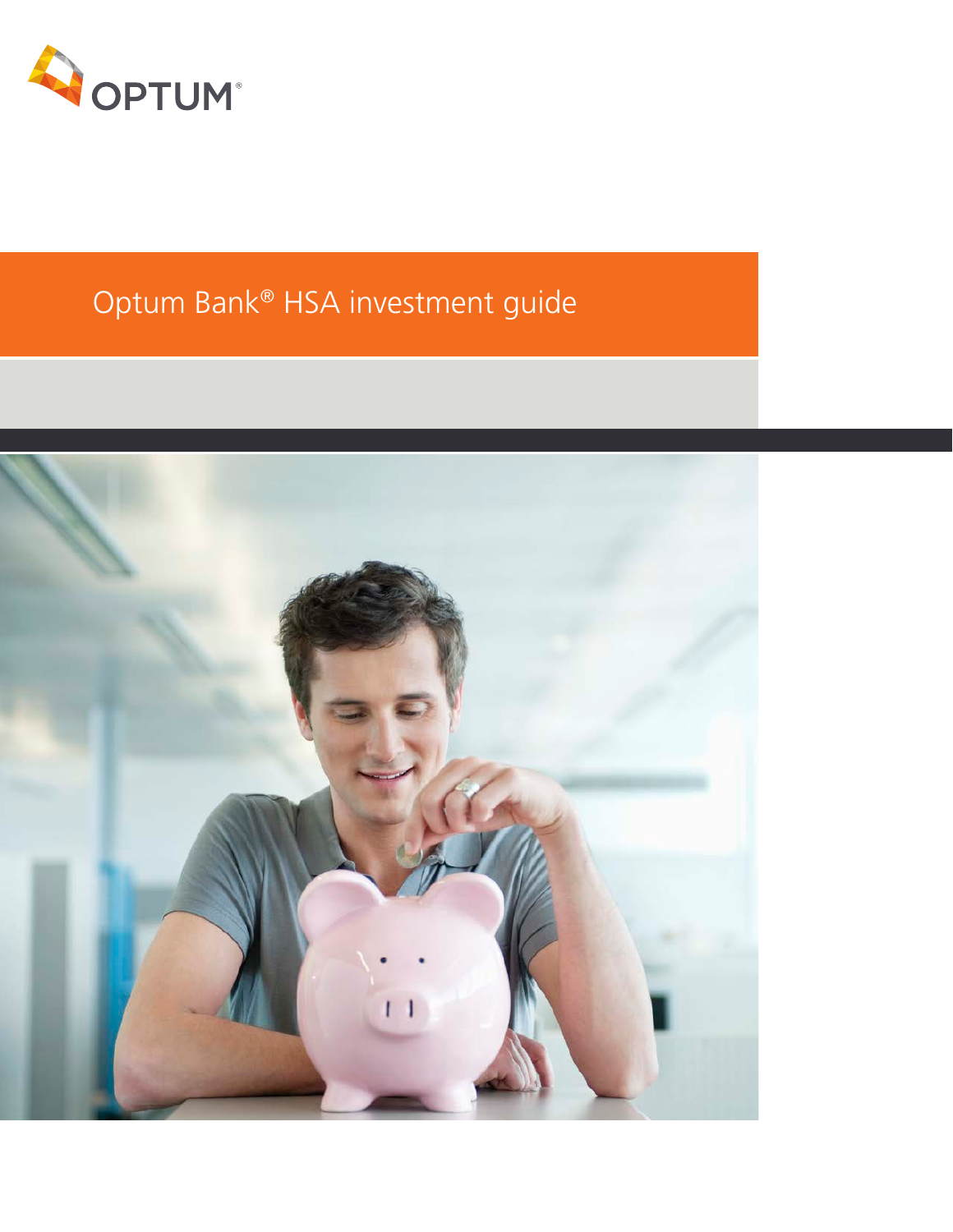## **The investment feature at optumbank.com allows you to:**

- Select mutual fund allocations
- Track your portfolio's performance
- View market trends
- Manually or automatically rebalance your portfolio assets
- Access planning and guidance tools

| Dashboard                                                                                                                                                                                            |                                                                                                |                                                                                                |                                                     |                                                                                                                         |
|------------------------------------------------------------------------------------------------------------------------------------------------------------------------------------------------------|------------------------------------------------------------------------------------------------|------------------------------------------------------------------------------------------------|-----------------------------------------------------|-------------------------------------------------------------------------------------------------------------------------|
| My Investment Appoint at a Glance II                                                                                                                                                                 |                                                                                                |                                                                                                |                                                     |                                                                                                                         |
| Take Hita Balance<br>\$12,718.48<br>Marketin as of Philadelphia -                                                                                                                                    |                                                                                                | Cash Ballysia"<br>\$31,845.04                                                                  |                                                     | <b>Inseglieant Batance</b><br>31,074.64                                                                                 |
| My Fund Performance III                                                                                                                                                                              |                                                                                                |                                                                                                |                                                     |                                                                                                                         |
| Last Quarter: 8.22% +<br>continued installation                                                                                                                                                      | YTD: GAPS<br>parents in assets                                                                 | One Year nite<br><b>A GAMES ASSOCIATE</b>                                                      | Al: 7.85% 4<br><b>ATABASTA - GIANGERS</b>           | <b>Investment Quick Links</b>                                                                                           |
| ALLOCATION BY ASSET CLASS<br><b>WITH BERTH</b>                                                                                                                                                       | $\overline{1}$<br>ъ                                                                            | NET WHEN WENT II VS. MANUF VALUE<br>Parch Miller J.A. LTDSDLY W. K-Tuner                       | $\sim$ 100                                          | Make adjustments to your investment<br>account by chassing the appropriate<br>maker lating                              |
|                                                                                                                                                                                                      |                                                                                                |                                                                                                | 9.76<br>41,000<br>ALC: UNK<br>At lots.              | Change My Mulval Punti Distinger<br>Flatemente My Behaling Motor Public<br>Transfer Paints<br>Visa Mr. Fural Fachermann |
| <b>B</b> Motor<br>In James - 40 (model instruments<br>studio. Generics, since your<br>Line, & schmerkeen times - seein<br>sales. . University of many<br>THE WIND . BY JOINAL LINES.<br>sain.<br>$-$ | <b>Braker</b><br><b>SHELM</b><br>sensor.<br><b>NORTH</b><br><b>Angle Art</b><br><b>BIANGAL</b> | $\sim$<br>m.<br>$\sim$<br>$\sim$<br>This hall in each and charts to the first coins of \$3.00. | ALMA.<br><b>Insurance</b><br><b>Color</b><br>$\sim$ |                                                                                                                         |
| My Investment Transactions @                                                                                                                                                                         |                                                                                                |                                                                                                |                                                     |                                                                                                                         |
| View All Record Ashralter<br><b>Ties</b>                                                                                                                                                             | <b>Trensation Tape</b>                                                                         | Traineether Battes                                                                             | <b>Anaunt</b>                                       | Cardination Nordan                                                                                                      |
| <b>DUMANTIA</b><br><b>POSSIBILITY</b>                                                                                                                                                                | <b>Electron N</b><br><b>Election N</b>                                                         | Genetic<br>Caronhed                                                                            |                                                     | <b>L'IChellec'h</b><br>ECORAL                                                                                           |

#### **Asset Allocation Calculator**



# **Getting started**

Your Optum Bank health savings account (HSA) is a smart way to pay for qualified medical expenses, with significant tax advantages. But did you know your HSA can play an even greater role in your overall wealth and retirement strategy? Once your HSA reaches a designated balance, also known as the investment threshold, you may choose to invest a portion of your HSA dollars in mutual funds.\*

## **Investment capabilities**

Optum® has partnered with industry-leading companies to provide a variety of competitive investment offerings. As an HSA account holder, you will have access to online education and research tools to help you buy and sell, exchange, and rebalance your portfolio.

You can access your HSA and the investment option by logging in to your account at optumbank.com. Your Optum Bank investment account includes:

- No trading fees
- Access to low expense ratio funds
- No-load or Load-Waived Funds
- No minimum initial investment amount required by mutual fund
- Ability to transfer between funds and re-allocate balances
- Ability to set up an automatic portfolio rebalance
- Recurring transfers functionality allowing you to automatically sweep HSA funds into your investment account
- Access to prospectus and investment performance
- The HSA Asset Allocation Calculator: A tool to help you determine which funds may be best for you.
- Up-to-date view of your HSA investments and personalized return information

# **Managing your HSA**

You can manage your HSA investments by logging in to your account at optumbank.com. You can set up a one time or recurring transfer from your HSA into your investment account. When you set up your investment account, you'll choose how you want the funds to be allocated among the available mutual funds. Once your account is established, you can change your investment elections, transfer funds and rebalance your account online. Log in at optumbank.com for access to tools such as the Asset Allocation Calculator to help decide what mutual fund elections to make based on asset class. It is always important to discuss with your financial advisor if investing with your HSA is right for you.

\*Investments are not FDIC-insured, are not guaranteed by Optum Bank®, and may lose value.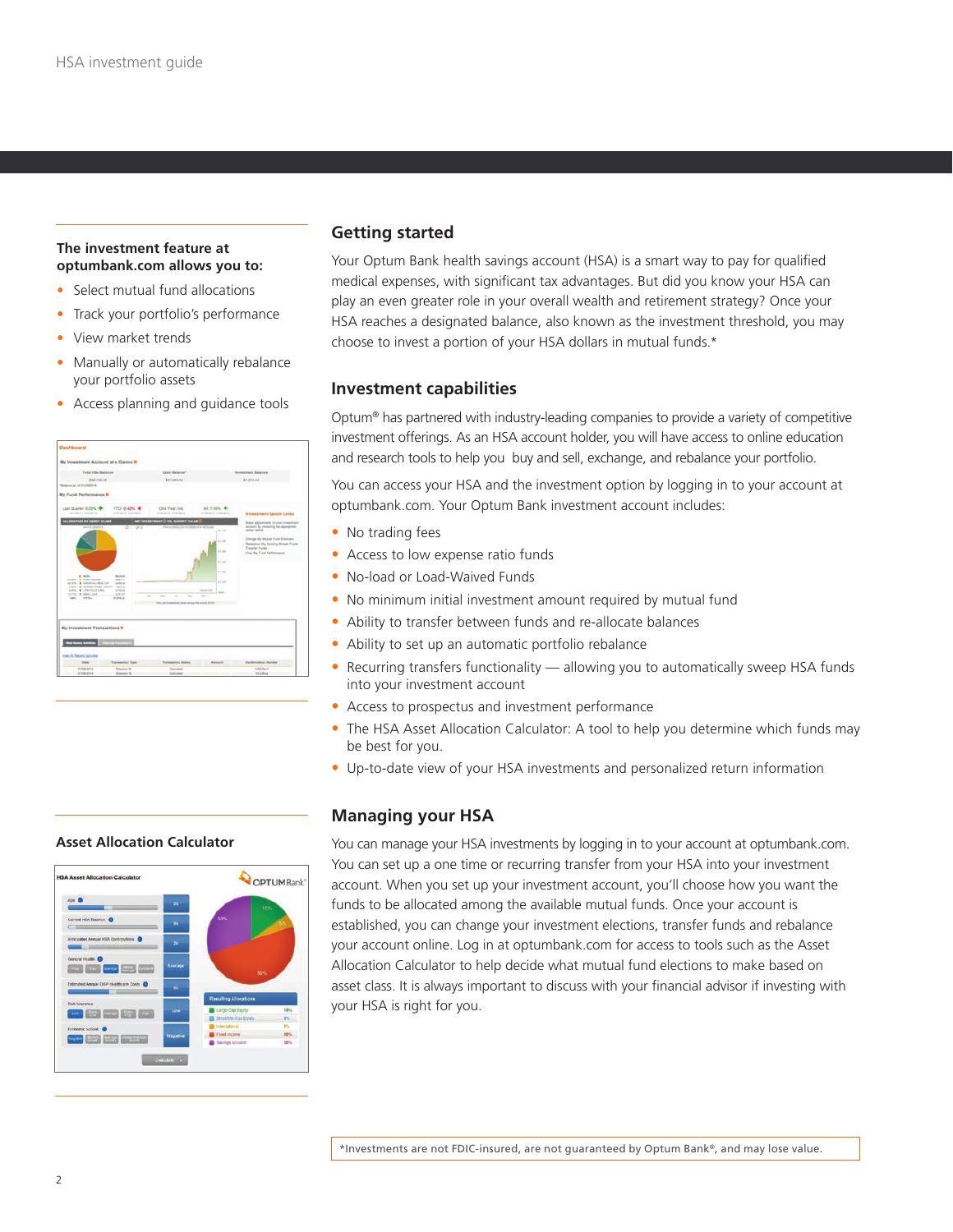# **Available funds**

| <b>Mutual fund</b>                        | <b>Ticker</b><br>symbol | <b>Asset class</b>      |  |  |  |
|-------------------------------------------|-------------------------|-------------------------|--|--|--|
| <b>Equity</b>                             |                         |                         |  |  |  |
| American Beacon Large Cap Value - Inv     | <b>AAGPX</b>            | Large Cap Value         |  |  |  |
| WF Index - Admin                          | <b>WFIOX</b>            | Large Cap Blend         |  |  |  |
| WF Large Cap Growth - Admin               | <b>STDFX</b>            | Large Cap Growth        |  |  |  |
| WF Growth - Admin                         | SGRKX                   | Large Cap Growth        |  |  |  |
| RidgeWorth Mid-Cap Value Equity - Inst    | <b>SMVTX</b>            | Mid Cap Value           |  |  |  |
| Columbia Mid Cap Index - A                | <b>NTIAX</b>            | Mid Cap Blend           |  |  |  |
| WF Discovery - Admin                      | <b>WFDDX</b>            | Mid Cap Growth          |  |  |  |
| Delaware Small Cap Value - Inst           | <b>DEVIX</b>            | Small Cap Value         |  |  |  |
| Dreyfus Small Cap Stock Index             | <b>DISSX</b>            | Small Cap Blend         |  |  |  |
| Goldman Sachs Small Cap Value - Inst      | <b>GSSIX</b>            | Small Cap Blend         |  |  |  |
| WF Small Company Growth - Admin           | <b>NVSCX</b>            | Small Cap growth        |  |  |  |
| WF Diversified Equity - Admin             | <b>NVDEX</b>            | Large Cap Growth        |  |  |  |
| <b>Allocation</b>                         |                         |                         |  |  |  |
| WF Dow Jones Target Today - Admin         | <b>WFLOX</b>            | <b>Asset Allocation</b> |  |  |  |
| WF Dow Jones Target 2010 - Admin          | WFLGX                   | <b>Asset Allocation</b> |  |  |  |
| WF Dow Jones Target 2020 - Admin          | <b>WFLPX</b>            | <b>Asset Allocation</b> |  |  |  |
| WF Dow Jones Target 2030 - Admin          | <b>WFLIX</b>            | <b>Asset Allocation</b> |  |  |  |
| WF Dow Jones Target 2040 - Admin          | <b>WFLWX</b>            | <b>Asset Allocation</b> |  |  |  |
| WF Dow Jones Target 2050 - Admin          | <b>WFQDX</b>            | <b>Asset Allocation</b> |  |  |  |
| WF Growth Balanced - Admin                | <b>NVGBX</b>            | <b>Asset Allocation</b> |  |  |  |
| WF Moderate Balanced - Admin              | <b>NVMBX</b>            | <b>Asset Allocation</b> |  |  |  |
| <b>Specialty &amp; International</b>      |                         |                         |  |  |  |
| WF Diversified International - Admin      | <b>WFIEX</b>            | Int'l & Specialty       |  |  |  |
| WF Global Opportunities - Admin           | <b>EKGYX</b>            | Int'l & Specialty       |  |  |  |
| <b>Fixed Income</b>                       |                         |                         |  |  |  |
| WF Core Bond - Admin                      | <b>MNTRX</b>            | <b>Bond</b>             |  |  |  |
| WF High Yield Bond Fund - Admin           | <b>EKHYX</b>            | High Yield Bond         |  |  |  |
| <b>Money Market</b>                       |                         |                         |  |  |  |
| Wells Fargo Government Money Market (S) - | <b>NWGXX</b>            | Money Market            |  |  |  |

### **Transfering Funds**

Before you can use funds from your investment account to pay for qualified medical expenses, they'll need to be transferred back to your HSA deposit account. Transfers can be completed online through your account at optumbank.com under the "My Investments" tab.

# **5 things to remember:**

- 1) Investments are not FDIC insured, are not guaranteed by Optum Bank®, and may lose value.
- 2) You become eligible to invest once your account balance has reached the investment threshold.
- 3) The minimum amount that can be transferred to your investment account is \$100.
- 4) You can manage your investments by accessing your HSA at optumbank.com.
- 5) It is important to speak with your financial advisor to understand if investing is right for you.